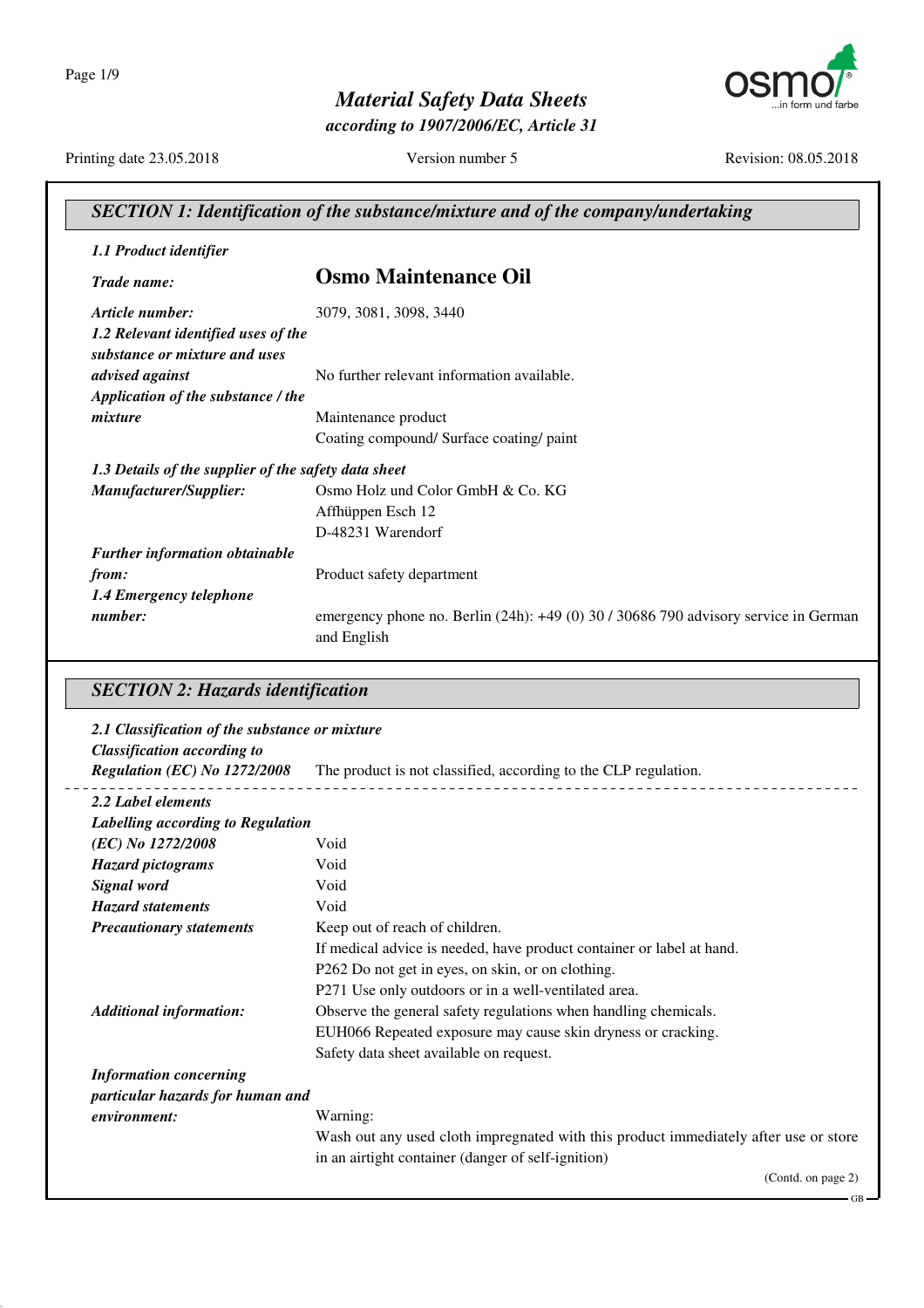

*according to 1907/2006/EC, Article 31*

Printing date 23.05.2018 Version number 5 Revision: 08.05.2018

## *Trade name:* **Osmo Maintenance Oil**

|                                           | (Contd. of page $1$ )                                                                |  |
|-------------------------------------------|--------------------------------------------------------------------------------------|--|
| 2.3 Other hazards                         | Warning:                                                                             |  |
|                                           | Wash out any used cloth impregnated with this product immediately after use or store |  |
|                                           | in an airtight container (danger of self-ignition)                                   |  |
| <b>Results of PBT and vPvB assessment</b> |                                                                                      |  |
| PBT:                                      | Not applicable.                                                                      |  |
| vPvB:                                     | Not applicable.                                                                      |  |

### *SECTION 3: Composition/information on ingredients*

*3.2 Mixtures*

*Mixture of substances listed below with nonhazardous additions.* 

| <i>Description:</i> |  |
|---------------------|--|
| <b>D</b>            |  |

| Dangerous components:                                    |                                                                   |              |
|----------------------------------------------------------|-------------------------------------------------------------------|--------------|
| EC number: 921-050-8                                     | aliphatic hydrocarbons, C13-C18                                   | $25 - 50\%$  |
| Index number: $649-422-00-2$ .                           | $\leftrightarrow$ Asp. Tox. 1, H304                               |              |
| Reg.nr.: 01-2119485032-45                                |                                                                   |              |
| EC number: 918-481-9                                     | aliphatic hydrocarbons, C10-C13                                   | $25 - 50\%$  |
| Index number: $649-327-00-6$ $\otimes$ Asp. Tox. 1, H304 |                                                                   |              |
| Reg.nr.: 01-2119457273-39                                |                                                                   |              |
| CAS: 34590-94-8                                          | Dipropylene glycol monomethyl ether                               | $\leq 2.5\%$ |
| EINECS: 252-104-2                                        | substance with a Community workplace exposure limit               |              |
| Reg.nr.: 01-2119450011-60                                |                                                                   |              |
| <b>Additional information:</b>                           | For the wording of the listed hazard phrases refer to section 16. |              |

#### *SECTION 4: First aid measures*

#### *4.1 Description of first aid measures*

| <b>General information:</b>     | Immediately remove any clothing soiled by the product.                                    |  |
|---------------------------------|-------------------------------------------------------------------------------------------|--|
|                                 | Take affected persons out into the fresh air.                                             |  |
| After inhalation:               | Supply fresh air; consult doctor in case of complaints.                                   |  |
|                                 | Supply fresh air. If required, provide artificial respiration. Keep patient warm. Consult |  |
|                                 | doctor if symptoms persist.                                                               |  |
|                                 | In case of unconsciousness place patient stably in side position for transportation.      |  |
| After skin contact:             | If skin irritation continues, consult a doctor.                                           |  |
|                                 | Immediately wash with water and soap and rinse thoroughly.                                |  |
| After eye contact:              | Rinse opened eye for several minutes under running water.                                 |  |
| After swallowing:               | If swallowed, seek medical advice immediately and show this container or label.           |  |
|                                 | Do not induce vomiting; call for medical help immediately.                                |  |
| 4.2 Most important symptoms and |                                                                                           |  |
| effects, both acute and delayed | No further relevant information available.                                                |  |
|                                 | (Contd. on page 3)                                                                        |  |

GB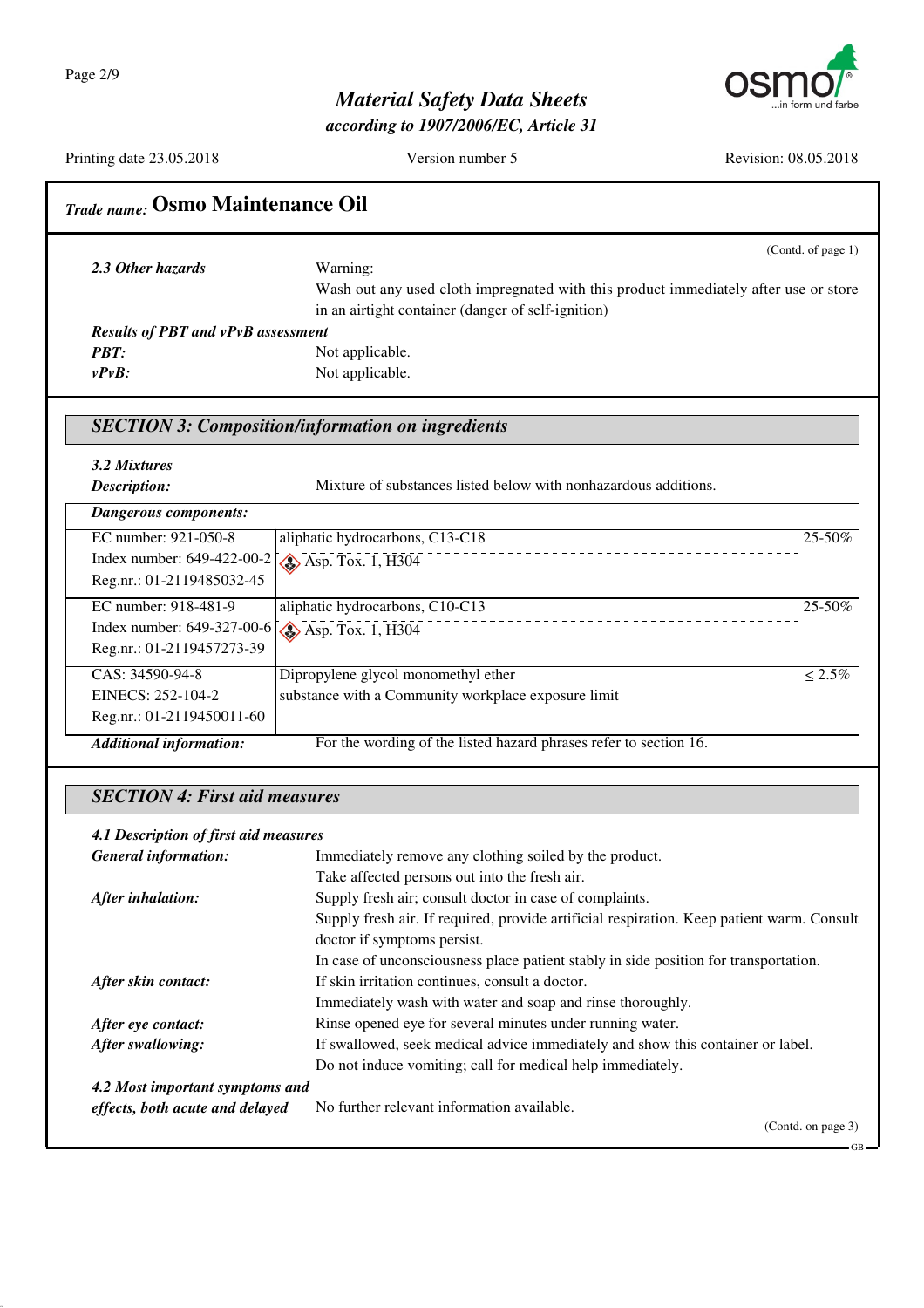Page 3/9



### *Material Safety Data Sheets*

*according to 1907/2006/EC, Article 31*

Printing date 23.05.2018 Version number 5 Revision: 08.05.2018

(Contd. of page 2)

GB

### *Trade name:* **Osmo Maintenance Oil**

*4.3 Indication of any immediate medical attention and special*

*treatment needed* No further relevant information available.

#### *SECTION 5: Firefighting measures*

| 5.1 Extinguishing media          |                                                                                      |
|----------------------------------|--------------------------------------------------------------------------------------|
| Suitable extinguishing agents:   | CO2, powder or water spray. Fight larger fires with water spray or alcohol resistant |
|                                  | foam.                                                                                |
| For safety reasons unsuitable    |                                                                                      |
| extinguishing agents:            | Water with full jet                                                                  |
| 5.2 Special hazards arising from |                                                                                      |
| <i>the substance or mixture</i>  | No further relevant information available.                                           |
| 5.3 Advice for firefighters      |                                                                                      |
| Protective equipment:            | No special measures required.                                                        |

#### *SECTION 6: Accidental release measures*

| 6.1 Personal precautions,<br>protective equipment and |                                                                                         |
|-------------------------------------------------------|-----------------------------------------------------------------------------------------|
| <i>emergency procedures</i>                           | Keep away from ignition sources.                                                        |
|                                                       | Ensure adequate ventilation                                                             |
| <b>6.2 Environmental precautions:</b>                 | Inform respective authorities in case of seepage into water course or sewage system.    |
|                                                       | Do not allow to enter sewers/ surface or ground water.                                  |
| 6.3 Methods and material for                          |                                                                                         |
| containment and cleaning up:                          | Warm water and cleansing agent                                                          |
|                                                       | Absorb with liquid-binding material (sand, diatomite, acid binders, universal binders). |
| <b>6.4 Reference to other sections</b>                | See Section 7 for information on safe handling.                                         |
|                                                       | See Section 8 for information on personal protection equipment.                         |
|                                                       | See Section 13 for disposal information.                                                |

#### *SECTION 7: Handling and storage*

| 7.1 Precautions for safe handling Prevent formation of aerosols. |                                            |                    |
|------------------------------------------------------------------|--------------------------------------------|--------------------|
|                                                                  | Keep away from heat and direct sunlight.   |                    |
|                                                                  | Keep receptacles tightly sealed.           |                    |
|                                                                  | Use only in well ventilated areas.         |                    |
| <b>Information about fire - and</b>                              |                                            |                    |
| explosion protection:                                            | Keep ignition sources away - Do not smoke. |                    |
|                                                                  |                                            | (Contd. on page 4) |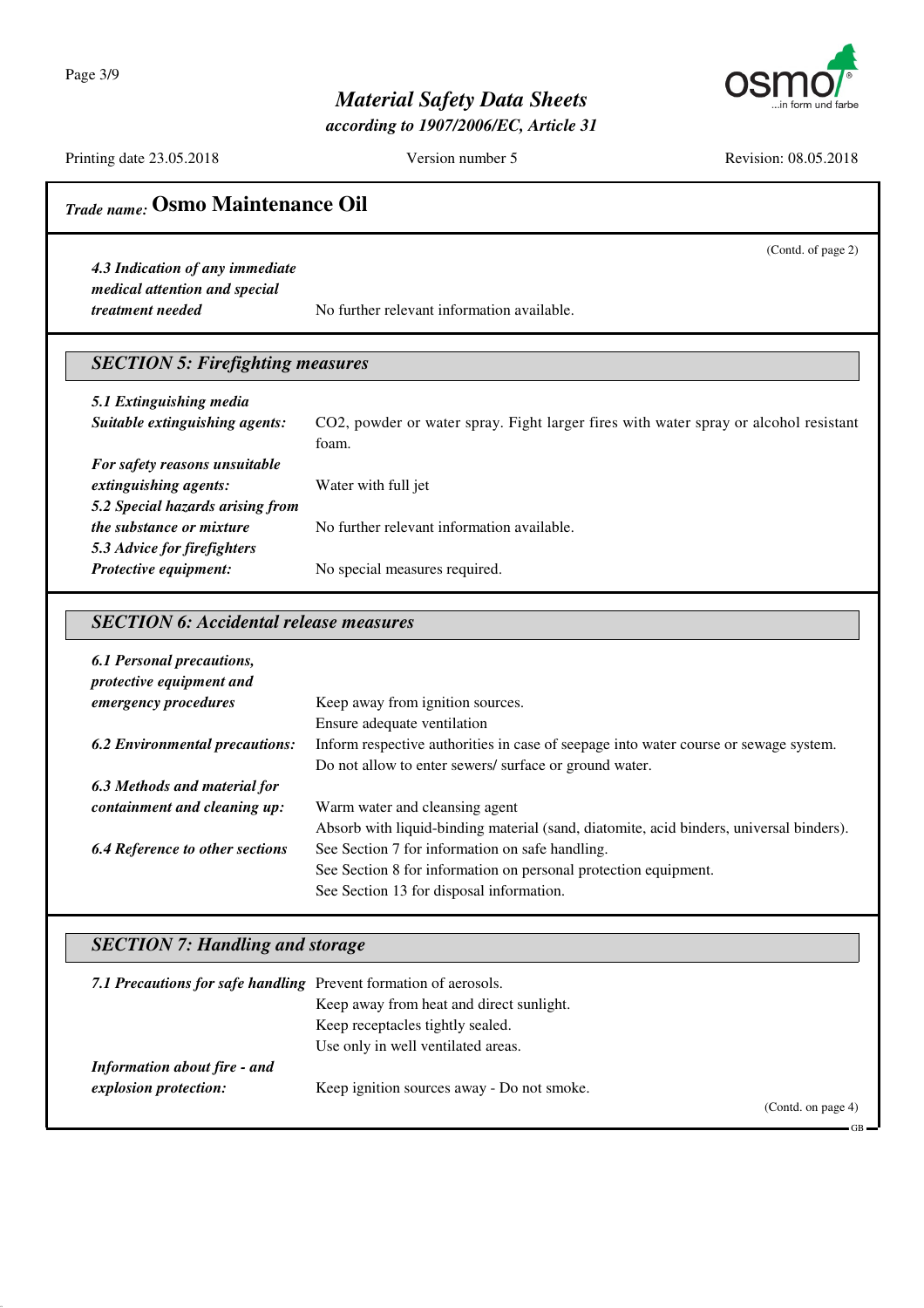$\overline{\phantom{a}}$ 



## *Material Safety Data Sheets*

*according to 1907/2006/EC, Article 31*

Printing date 23.05.2018 Version number 5 Revision: 08.05.2018

| Trade name: Osmo Maintenance Oil |                                                 |                                                                                                                      |
|----------------------------------|-------------------------------------------------|----------------------------------------------------------------------------------------------------------------------|
|                                  |                                                 | (Contd. of page 3)                                                                                                   |
|                                  |                                                 | 7.2 Conditions for safe storage, including any incompatibilities                                                     |
| Storage:                         |                                                 |                                                                                                                      |
|                                  | Requirements to be met by                       |                                                                                                                      |
|                                  | storerooms and receptacles:                     | Store in a cool location.                                                                                            |
|                                  |                                                 | Store only in the original receptacle.                                                                               |
|                                  | Information about storage in one                |                                                                                                                      |
|                                  | common storage facility:                        | Do not store together with alkalis (caustic solutions).                                                              |
|                                  |                                                 | Do not store together with oxidising and acidic materials.                                                           |
|                                  | <b>Further information about</b>                |                                                                                                                      |
| storage conditions:              |                                                 | Keep container tightly sealed.                                                                                       |
|                                  |                                                 | Store in cool, dry conditions in well sealed receptacles.<br>No further relevant information available.              |
|                                  | 7.3 Specific end $use(s)$                       |                                                                                                                      |
|                                  |                                                 | <b>SECTION 8: Exposure controls/personal protection</b>                                                              |
|                                  |                                                 |                                                                                                                      |
|                                  | <b>Additional information about</b>             |                                                                                                                      |
|                                  | design of technical facilities:                 | No further data; see item 7.                                                                                         |
|                                  | 8.1 Control parameters                          |                                                                                                                      |
|                                  |                                                 | Ingredients with limit values that require monitoring at the workplace:                                              |
|                                  | aliphatic hydrocarbons, C10-C13                 |                                                                                                                      |
|                                  |                                                 | TWA $(8 \text{ H})$ Long-term value: 1.000 mg/m <sup>3</sup> , 150 ppm ppm                                           |
|                                  | Source: UK SIA                                  |                                                                                                                      |
|                                  | 34590-94-8 Dipropylene glycol monomethyl ether  |                                                                                                                      |
| <b>WEL</b>                       | Long-term value: 308 mg/m <sup>3</sup> , 50 ppm |                                                                                                                      |
|                                  | Sk                                              |                                                                                                                      |
|                                  | <b>Additional information:</b>                  | The lists valid during the making were used as basis.                                                                |
|                                  | 8.2 Exposure controls                           |                                                                                                                      |
|                                  | Personal protective equipment:                  |                                                                                                                      |
|                                  | General protective and hygienic                 |                                                                                                                      |
| measures:                        |                                                 | Keep away from foodstuffs, beverages and feed.                                                                       |
|                                  |                                                 | Immediately remove all soiled and contaminated clothing                                                              |
|                                  |                                                 | Do not eat, drink, smoke or sniff while working.                                                                     |
|                                  |                                                 | Avoid contact with the eyes and skin.                                                                                |
|                                  |                                                 | Do not carry product impregnated cleaning cloths in trouser pockets.                                                 |
|                                  | <b>Respiratory protection:</b>                  | Use suitable respiratory protective device only when aerosol or mist is formed.                                      |
|                                  |                                                 | Not necessary if room is well-ventilated.                                                                            |
| <b>Protection of hands:</b>      |                                                 | Protective gloves and protective skin cream                                                                          |
|                                  |                                                 | The glove material has to be impermeable and resistant to the product/ the substance/<br>the preparation.            |
|                                  |                                                 | Selection of the glove material on consideration of the penetration times, rates of<br>diffusion and the degradation |
|                                  |                                                 | To avoid skin problems reduce the wearing of gloves to the required minimum.                                         |
|                                  |                                                 | (Contd. on page 5)                                                                                                   |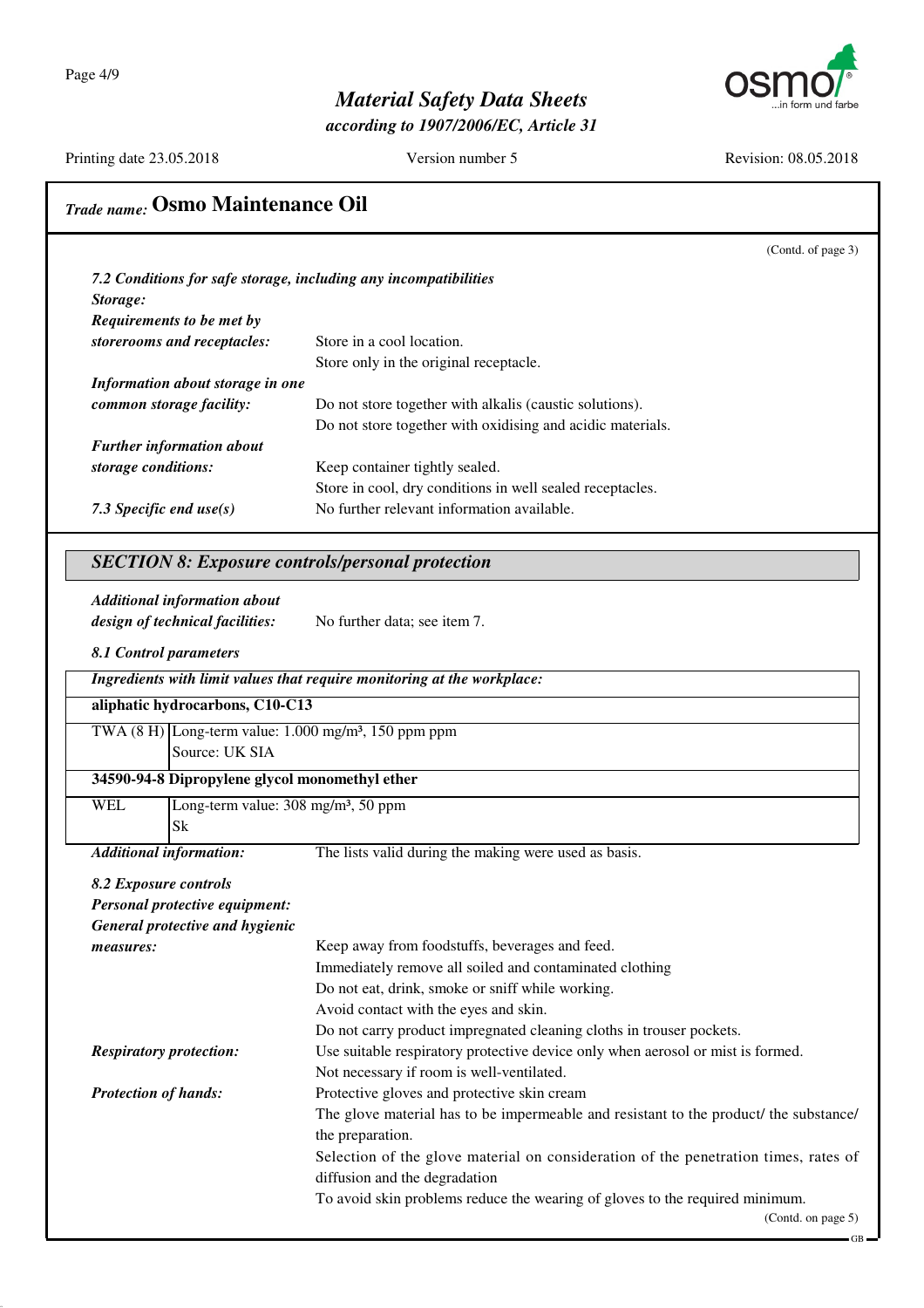

*according to 1907/2006/EC, Article 31*

Printing date 23.05.2018 Version number 5 Revision: 08.05.2018

| Trade name: Osmo Maintenance Oil                                                                                                                                                                                                                                                                                                                                                    |  |  |
|-------------------------------------------------------------------------------------------------------------------------------------------------------------------------------------------------------------------------------------------------------------------------------------------------------------------------------------------------------------------------------------|--|--|
| (Contd. of page 4)<br>The selection of the suitable gloves does not only depend on the material, but also on<br>further marks of quality and varies from manufacturer to manufacturer. As the product<br>is a preparation of several substances, the resistance of the glove material can not be<br>calculated in advance and has therefore to be checked prior to the application. |  |  |
| Penetration time of glove material The exact break trough time has to be found out by the manufacturer of the protective<br>gloves and has to be observed.                                                                                                                                                                                                                          |  |  |
| For the permanent contact gloves                                                                                                                                                                                                                                                                                                                                                    |  |  |
| Nitrile rubber, NBR                                                                                                                                                                                                                                                                                                                                                                 |  |  |
| Goggles recommended during refilling                                                                                                                                                                                                                                                                                                                                                |  |  |
| Protective work clothing                                                                                                                                                                                                                                                                                                                                                            |  |  |
| <b>SECTION 9: Physical and chemical properties</b>                                                                                                                                                                                                                                                                                                                                  |  |  |
| 9.1 Information on basic physical and chemical properties                                                                                                                                                                                                                                                                                                                           |  |  |
| Fluid                                                                                                                                                                                                                                                                                                                                                                               |  |  |
| According to product specification                                                                                                                                                                                                                                                                                                                                                  |  |  |
| Characteristic                                                                                                                                                                                                                                                                                                                                                                      |  |  |
| Undetermined.<br>Initial boiling point and boiling range: Undetermined.                                                                                                                                                                                                                                                                                                             |  |  |
| > $60^{\circ}$ C °C (DIN 53213)                                                                                                                                                                                                                                                                                                                                                     |  |  |
| 210 °C                                                                                                                                                                                                                                                                                                                                                                              |  |  |
| Product is not selfigniting.                                                                                                                                                                                                                                                                                                                                                        |  |  |
| Product does not present an explosion hazard.                                                                                                                                                                                                                                                                                                                                       |  |  |
| $0.85 - 0.95$ g/cm <sup>3</sup> (DIN 51757)                                                                                                                                                                                                                                                                                                                                         |  |  |
| Not miscible or difficult to mix.                                                                                                                                                                                                                                                                                                                                                   |  |  |
| Not determined.                                                                                                                                                                                                                                                                                                                                                                     |  |  |
| 40-60 s (DIN 53211/4)                                                                                                                                                                                                                                                                                                                                                               |  |  |
|                                                                                                                                                                                                                                                                                                                                                                                     |  |  |
|                                                                                                                                                                                                                                                                                                                                                                                     |  |  |

**10.1 Reactivity** No further relevant information available.

GB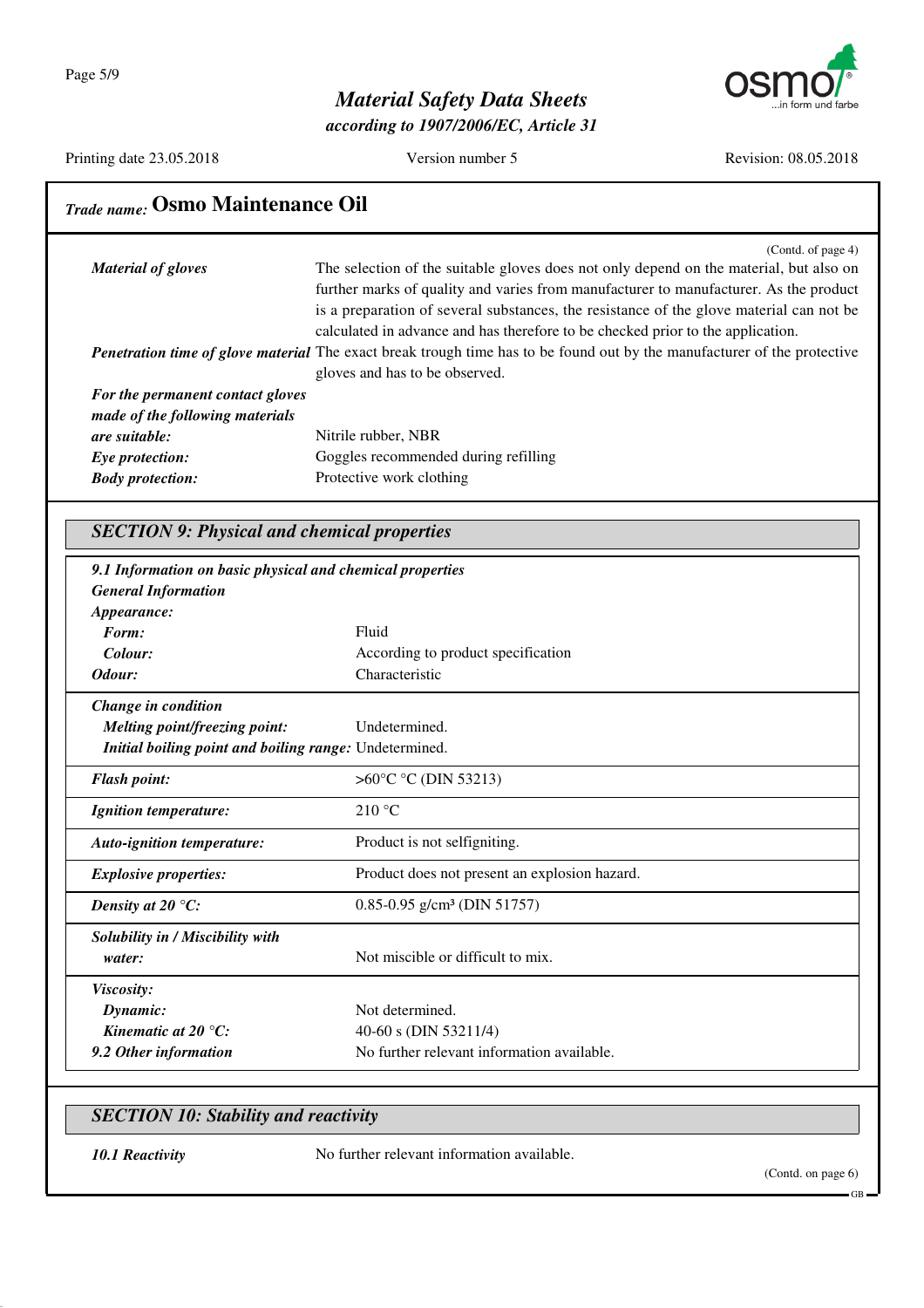Page 6/9

### *Material Safety Data Sheets*

*according to 1907/2006/EC, Article 31*



Printing date 23.05.2018 Version number 5 Revision: 08.05.2018

### *Trade name:* **Osmo Maintenance Oil**

|                                 | (Contd. of page 5)                                                                   |
|---------------------------------|--------------------------------------------------------------------------------------|
| <b>10.2 Chemical stability</b>  |                                                                                      |
| <b>Thermal decomposition /</b>  |                                                                                      |
| conditions to be avoided:       | No decomposition if used according to specifications.                                |
| 10.3 Possibility of hazardous   |                                                                                      |
| reactions                       | Reacts with fabric soaked in the product (e.g. cleaning wool).                       |
| <b>10.4 Conditions to avoid</b> | No further relevant information available.                                           |
| 10.5 Incompatible materials:    | No further relevant information available.                                           |
| 10.6 Hazardous decomposition    |                                                                                      |
| <i>products:</i>                | Carbon monoxide and carbon dioxide                                                   |
|                                 | Nitrogen oxides (NOx)                                                                |
| <b>Additional information:</b>  | Warning:                                                                             |
|                                 | Wash out any used cloth impregnated with this product immediately after use or store |
|                                 | in an airtight container (danger of self-ignition)                                   |

#### *SECTION 11: Toxicological information*

*11.1 Information on toxicological effects*

| 11.1 Information on toxicological effects      |                                                                      |                                                                   |                                                                   |  |
|------------------------------------------------|----------------------------------------------------------------------|-------------------------------------------------------------------|-------------------------------------------------------------------|--|
| <b>Acute toxicity</b>                          |                                                                      | Based on available data, the classification criteria are not met. |                                                                   |  |
|                                                | LD/LC50 values relevant for classification:                          |                                                                   |                                                                   |  |
|                                                | Hydrocarbons, C13-C18, n-alkanes, isoalkanes, cyclics, <2% aromatics |                                                                   |                                                                   |  |
| Oral                                           | LD50                                                                 |                                                                   | $>5000$ mg/kg (rat)                                               |  |
| aliphatic hydrocarbons, C10-C13                |                                                                      |                                                                   |                                                                   |  |
| Oral                                           | LD50                                                                 |                                                                   | $> 5000$ mg/kg (rat) (OECD 401)                                   |  |
| Dermal                                         | LD50                                                                 |                                                                   | $>$ 5000 mg/kg (rat) (OECD 402)                                   |  |
|                                                | Inhalative $LC50/4h$                                                 | 21 mg/l (rat) (OECD 403)                                          |                                                                   |  |
| 34590-94-8 Dipropylene glycol monomethyl ether |                                                                      |                                                                   |                                                                   |  |
| Oral                                           | LD50                                                                 | $> 5000$ mg/kg (rat)                                              |                                                                   |  |
| Dermal                                         | LD50                                                                 | $>$ 2000 mg/kg (rat)                                              |                                                                   |  |
|                                                |                                                                      |                                                                   | 13000 - 14000 mg/kg (rabbit)                                      |  |
|                                                | Inhalative $LC50/4h$                                                 | $1667$ mg/l (rat)                                                 |                                                                   |  |
|                                                |                                                                      |                                                                   | $LC50/72h$ 0.76 mg/l (selenastrum capricornutum)                  |  |
| <b>Primary irritant effect:</b>                |                                                                      |                                                                   |                                                                   |  |
|                                                | <b>Skin corrosion/irritation</b>                                     |                                                                   | Based on available data, the classification criteria are not met. |  |
|                                                | Serious eye damage/irritation                                        |                                                                   | Based on available data, the classification criteria are not met. |  |
| <b>Respiratory or skin sensitisation</b>       |                                                                      |                                                                   | Based on available data, the classification criteria are not met. |  |

*CMR effects (carcinogenity, mutagenicity and toxicity for reproduction)*

| <b>Germ cell mutagenicity</b> | Based on available data, the classification criteria are not met. |
|-------------------------------|-------------------------------------------------------------------|
| Carcinogenicity               | Based on available data, the classification criteria are not met. |
| Reproductive toxicity         | Based on available data, the classification criteria are not met. |
| <b>STOT-single exposure</b>   | Based on available data, the classification criteria are not met. |
| <b>STOT-repeated exposure</b> | Based on available data, the classification criteria are not met. |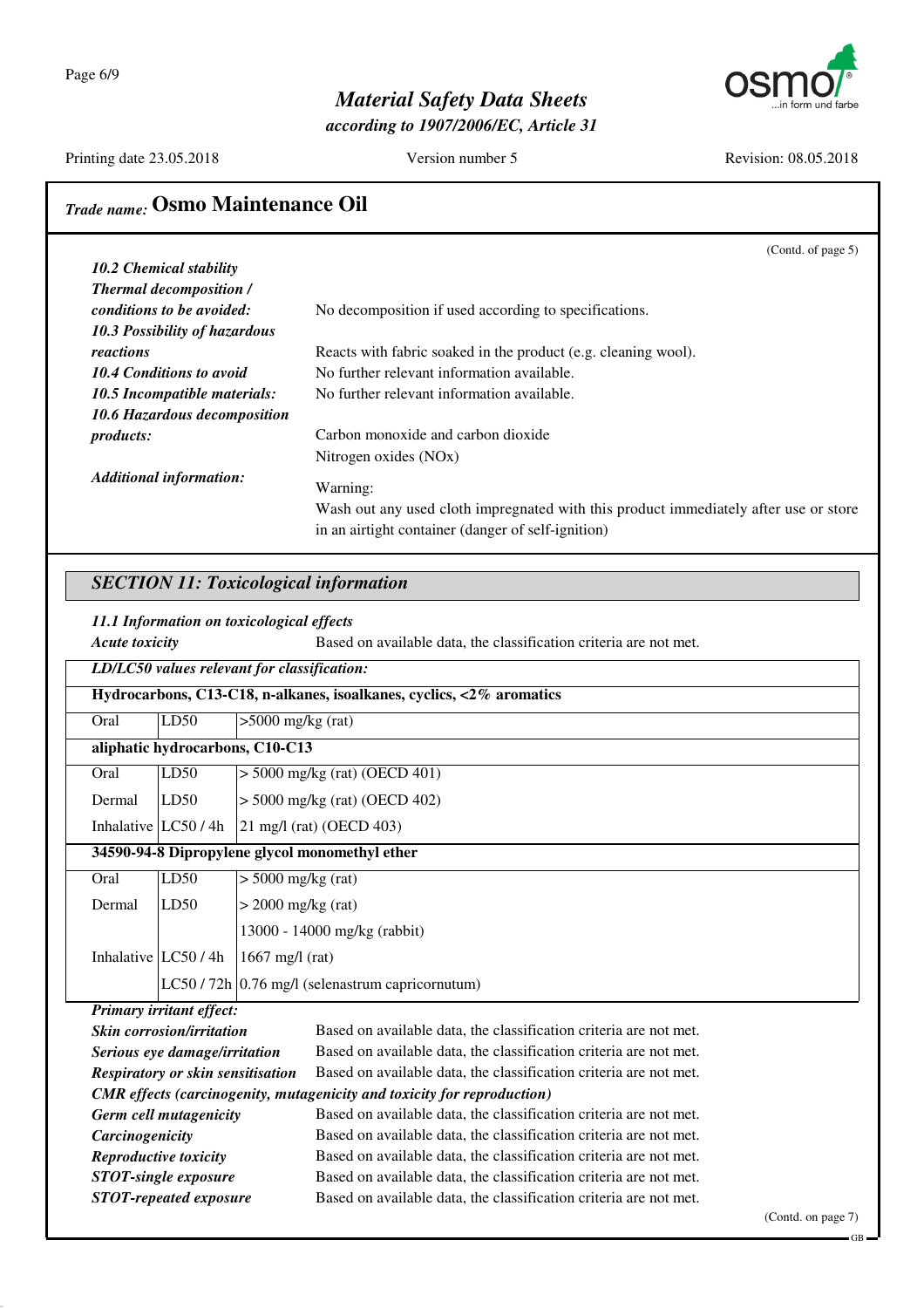

*according to 1907/2006/EC, Article 31*

Printing date 23.05.2018 Version number 5 Revision: 08.05.2018

| Trade name: Osmo Maintenance Oil                                                      |                                                                                                       |  |  |  |
|---------------------------------------------------------------------------------------|-------------------------------------------------------------------------------------------------------|--|--|--|
| <b>Aspiration hazard</b>                                                              | (Contd. of page 6)<br>Based on available data, the classification criteria are not met.               |  |  |  |
|                                                                                       | <b>SECTION 12: Ecological information</b>                                                             |  |  |  |
| 12.1 Toxicity                                                                         |                                                                                                       |  |  |  |
| <b>Aquatic toxicity:</b>                                                              |                                                                                                       |  |  |  |
| aliphatic hydrocarbons, C10-C13                                                       |                                                                                                       |  |  |  |
| EC50/48h                                                                              | $> 1000$ mg/l (daphnia) (OECD 202)                                                                    |  |  |  |
| EC50/72h                                                                              | $> 1000$ mg/l (algae) (OECD 201)                                                                      |  |  |  |
|                                                                                       |                                                                                                       |  |  |  |
| LC50 / 96h                                                                            | > 1000 mg/l (fish) (OECD 203)                                                                         |  |  |  |
| Biolog. Abbaubarkeit (leicht abbaubar)                                                |                                                                                                       |  |  |  |
| 34590-94-8 Dipropylene glycol monomethyl ether                                        |                                                                                                       |  |  |  |
| EC50/48h (Static)                                                                     | 1919 mg/l (daphnia)                                                                                   |  |  |  |
| LC50 / 96h                                                                            | 5.3 mg/l (Oncorhynchus mykiss (Regenbogenforelle))                                                    |  |  |  |
| LC50/48h                                                                              | 10.2 mg/l (Oncorhynchus mykiss (Regenbogenforelle))                                                   |  |  |  |
|                                                                                       | 12.2 Persistence and degradability No further relevant information available.                         |  |  |  |
| 12.3 Bioaccumulative potential                                                        | No further relevant information available.                                                            |  |  |  |
| 12.4 Mobility in soil                                                                 | No further relevant information available.                                                            |  |  |  |
| Additional ecological information:                                                    |                                                                                                       |  |  |  |
| <b>General notes:</b>                                                                 | Water hazard class 1 (German Regulation) (Self-assessment): slightly hazardous for<br>water           |  |  |  |
| 12.5 Results of PBT and vPvB assessment                                               |                                                                                                       |  |  |  |
| <b>PBT:</b>                                                                           | Not applicable.                                                                                       |  |  |  |
| $v P v B$ :                                                                           | Not applicable.                                                                                       |  |  |  |
| 12.6 Other adverse effects                                                            | No further relevant information available.                                                            |  |  |  |
|                                                                                       | <b>SECTION 13: Disposal considerations</b>                                                            |  |  |  |
| 13.1 Waste treatment methods                                                          |                                                                                                       |  |  |  |
| Recommendation                                                                        | Must not be disposed together with household garbage. Do not allow product to reach<br>sewage system. |  |  |  |
| European waste catalogue                                                              |                                                                                                       |  |  |  |
| 08 01 11*                                                                             | waste paint and varnish containing organic solvents or other dangerous substances                     |  |  |  |
| packaging containing residues of or contaminated by dangerous substances<br>15 01 10* |                                                                                                       |  |  |  |
|                                                                                       |                                                                                                       |  |  |  |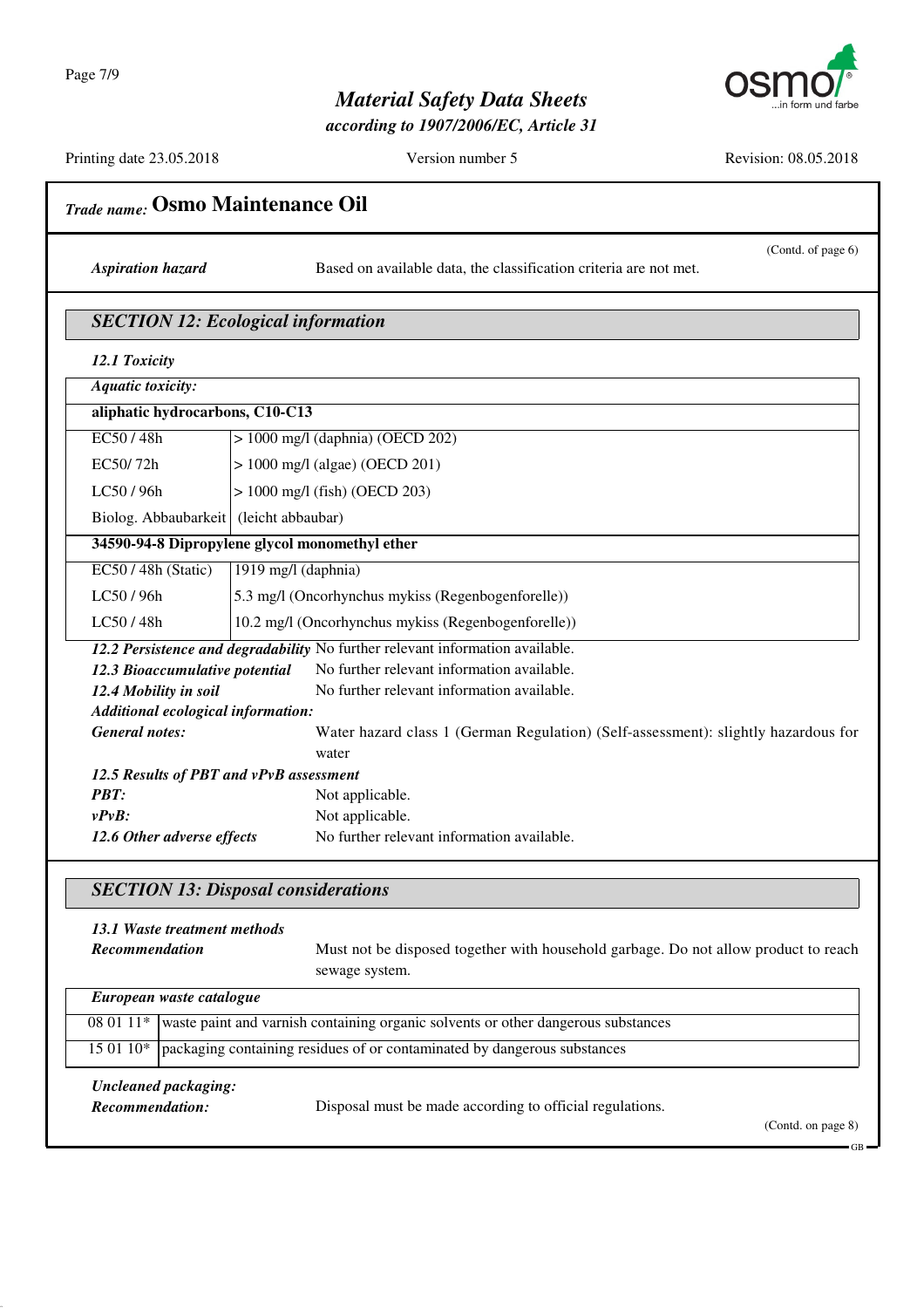

*according to 1907/2006/EC, Article 31*

Printing date 23.05.2018 Version number 5 Revision: 08.05.2018

| Trade name: Osmo Maintenance Oil |                                                                                                                                                                                                                                                                                                              |                                                                                                                                                                                                           |                    |  |
|----------------------------------|--------------------------------------------------------------------------------------------------------------------------------------------------------------------------------------------------------------------------------------------------------------------------------------------------------------|-----------------------------------------------------------------------------------------------------------------------------------------------------------------------------------------------------------|--------------------|--|
|                                  |                                                                                                                                                                                                                                                                                                              |                                                                                                                                                                                                           | (Contd. of page 7) |  |
|                                  | <b>SECTION 14: Transport information</b>                                                                                                                                                                                                                                                                     |                                                                                                                                                                                                           |                    |  |
|                                  | 14.1 UN-Number<br>ADR, ADN, IMDG, IATA                                                                                                                                                                                                                                                                       | Void                                                                                                                                                                                                      |                    |  |
|                                  | 14.2 UN proper shipping name<br>ADR, ADN, IMDG, IATA                                                                                                                                                                                                                                                         | Void                                                                                                                                                                                                      |                    |  |
|                                  | 14.3 Transport hazard class(es)                                                                                                                                                                                                                                                                              |                                                                                                                                                                                                           |                    |  |
|                                  | ADR, ADN, IMDG, IATA<br><b>Class</b>                                                                                                                                                                                                                                                                         | Void                                                                                                                                                                                                      |                    |  |
|                                  | 14.4 Packing group<br>ADR, IMDG, IATA                                                                                                                                                                                                                                                                        | Void                                                                                                                                                                                                      |                    |  |
|                                  | 14.5 Environmental hazards:<br>Marine pollutant:                                                                                                                                                                                                                                                             | No                                                                                                                                                                                                        |                    |  |
|                                  | 14.6 Special precautions for user                                                                                                                                                                                                                                                                            | Not applicable.                                                                                                                                                                                           |                    |  |
|                                  | 14.7 Transport in bulk according to Annex II of Marpol<br>and the IBC Code                                                                                                                                                                                                                                   | Not applicable.                                                                                                                                                                                           |                    |  |
|                                  | <b>UN</b> "Model Regulation":                                                                                                                                                                                                                                                                                | Void                                                                                                                                                                                                      |                    |  |
|                                  | <b>SECTION 15: Regulatory information</b><br>15.1 Safety, health and environmental regulations/legislation specific for the substance or mixture<br><b>National regulations:</b><br>$VOC$ (EC)<br>Not applicable.<br>15.2 Chemical safety assessment: A Chemical Safety Assessment has not been carried out. |                                                                                                                                                                                                           |                    |  |
|                                  | <b>SECTION 16: Other information</b>                                                                                                                                                                                                                                                                         |                                                                                                                                                                                                           |                    |  |
|                                  |                                                                                                                                                                                                                                                                                                              | This information is based on our present knowledge. However, this shall not constitute a guarantee for any specific product<br>features and shall not establish a legally valid contractual relationship. |                    |  |
|                                  | <b>Relevant phrases</b>                                                                                                                                                                                                                                                                                      | H304 May be fatal if swallowed and enters airways.                                                                                                                                                        |                    |  |

| <b>Department issuing SDS:</b> | product safety department                                                                         |
|--------------------------------|---------------------------------------------------------------------------------------------------|
| Contact:                       | Hr. Dr. Starp                                                                                     |
| Abbreviations and acronyms:    | ADR: Accord européen sur le transport des marchandises dangereuses par Route (European Agreement) |
|                                | concerning the International Carriage of Dangerous Goods by Road)                                 |
|                                | IMDG: International Maritime Code for Dangerous Goods                                             |
|                                | IATA: International Air Transport Association                                                     |
|                                | GHS: Globally Harmonised System of Classification and Labelling of Chemicals                      |
|                                | <b>EINECS:</b> European Inventory of Existing Commercial Chemical Substances                      |
|                                | ELINCS: European List of Notified Chemical Substances                                             |

(Contd. on page 9)